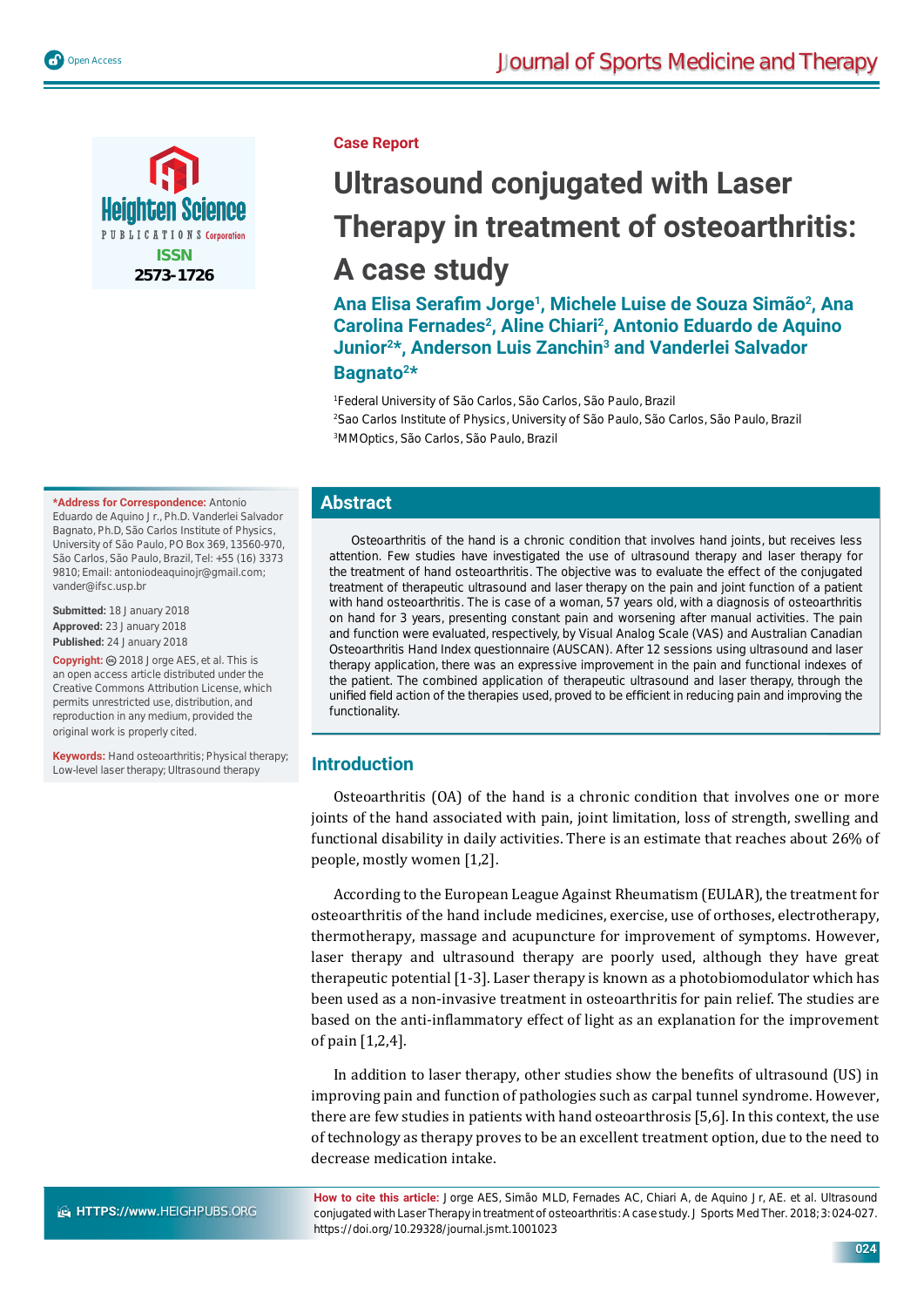

The aim of this brief report is to illustrate the effect of a combined therapeutic ultrasound and laser therapy treatment for symptomatic hand osteoarthritis (OA). Besides, the prototype of equipment was specially developed to promote the conjugated application (US and Laser), which can become a differential in treatment.

### **Case Report**

A woman at 57 years old, Caucasian, was admitted to our Unit of Photodynamic Therapy of Santa Casa de São Carlos, São Paulo, Brazil, complaining of constant pain in the right hand with diagnosis of hand osteoarthritis for 3 years. In the initial evaluation she presented constant pain in the hand with worsening in the manual activities, like piano, in addition to local heat and morning stiffness.

We collected information about her health status, including age, time frame of osteoarthritis diagnosis, comorbidities, and log of medication. We analyzed some important outcome variables, e.g. pain and physical function, which were assessed by a visual analogue scale (VAS) and Australian Canadian Osteoarthritis Hand Index (AUSCAN), performed before and after the treatment. The function was evaluated through the block test performed in 1 minute.

#### **Equipment and Intervention**

It was used a prototype developed by Laboratory of Technological Support of the Institute of Physics of São Carlos, University of São Paulo (USP). This specific equipment promotes the conjugated therapy between ultrasound and laser therapy, allowing the action of therapeutic field overlap with laser and ultrasound (Figure 1). The combined therapy was applied to both hands, 2 times per week, during 12 sessions. The application protocol was performed in the palmar region of the patient's hand. The probe was kept in circular constant movements (angle of 90° with the skin surface). It was used gel and total contact in order to ensure an optimal energy delivery. The time of application was 12 minutes for each hand [7,8].

## **Results and Discussion**

Considering the evidences presented in relation to ultrasound and laser therapy as non-pharmacological forms of treatment, this case study points to an expressive improvement in pain and function indexes in a patient with osteoarthritis in hand after treatment with innovative equipment that conjugates the application of therapeutic ultrasound with laser therapy, generating field overlap. Table 1 shows the data computed in the initial and final phases of the treatment. It is possible to observe an expressive improvement in the pain index evaluated by both the VAS and the AUSCAN questionnaire.



Figure 1: Design of field overlap with Ultrasound Therapy an Laser Therapy in conjugated treatment.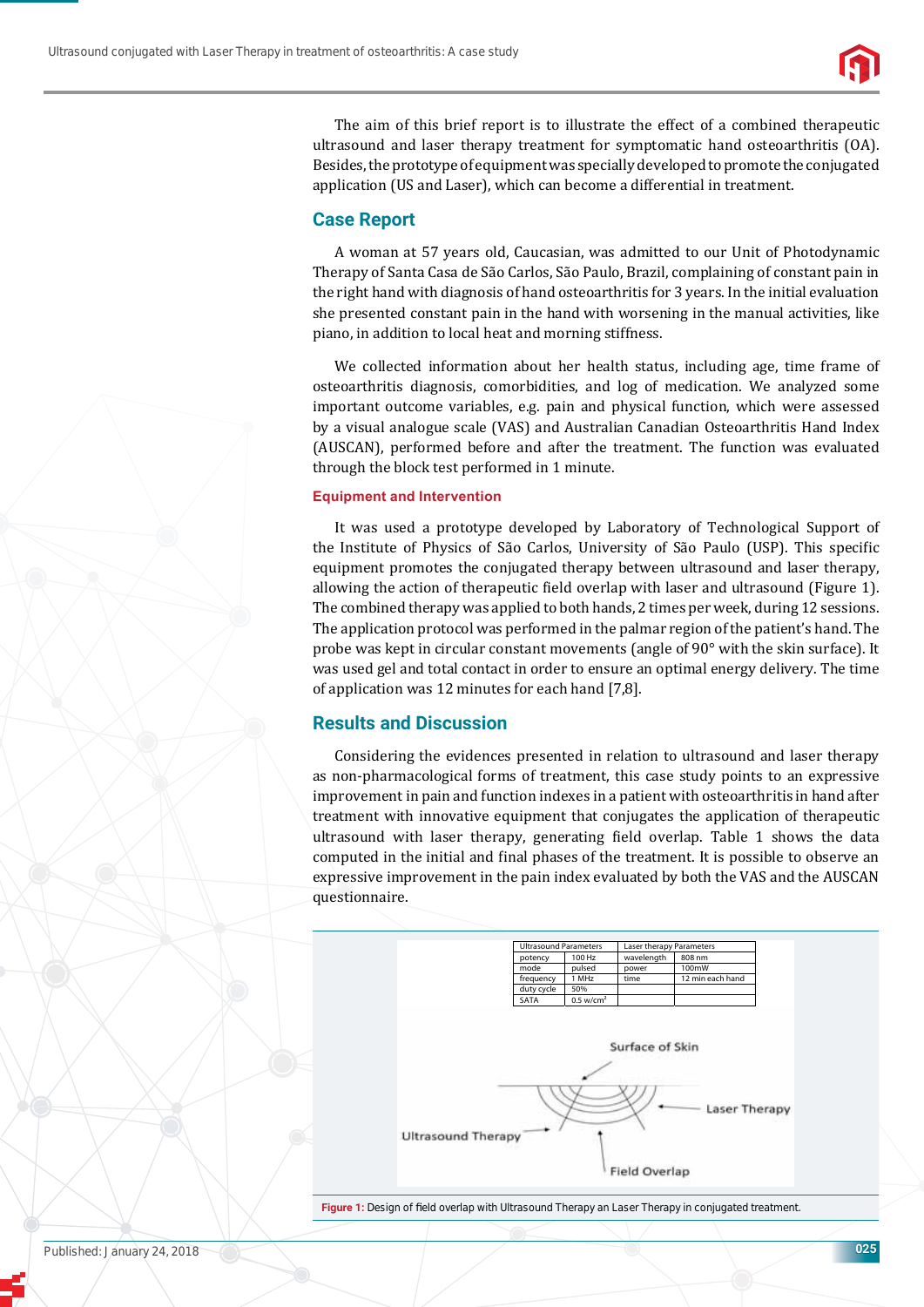

**Table 1:** Initial and Final data of variables of Visual Analogue Scale (VAS), Australian Canadian Osteoarthritis Hand Index (AUSCAN).

| $\sim$<br>. .<br><b>Outcomes</b>                                                 | <b>Initial</b> | <b>Final</b> | Δ        |
|----------------------------------------------------------------------------------|----------------|--------------|----------|
| <b>VAS</b>                                                                       |                |              |          |
| Pain                                                                             | 9.8            | 1.2          | -716.6   |
| <b>AUSCAN</b>                                                                    |                |              |          |
| Pain                                                                             | 10             | 3            | $-233$   |
| Joint Stiffness                                                                  |                | 0            | 0        |
| Daily Living Activity                                                            | 3              | 3            | $\Omega$ |
| Total                                                                            | 14             | 6            | $-133.3$ |
| AUSCAN-Australian Canadian Osteoarthritis Hand Index; VAS-Visual Analogue Scale. |                |              |          |

There are few evidences found in the literature using these therapeutic modalities in hand osteoarthritis. Studies have shown the efficacy of therapeutic ultrasound in individuals with knee osteoarthritis by up to 21% in pain improvement using the device in pulsed mode and low intensity [9,10]. Another non-invasive therapeutical modality that has been used for several years in the control of pain is laser therapy. Its anti-inflammatory effect is pointed out in several studies [1,11,12]. However, in this case study where the therapy used was conjugated, VAS presented a percentage decrease of -716.66% in relation to pain perception. The Auscan questionnaire presented a significant decrease for pain quantification of -233.33% (Table 1). These results are corroborated by recent studies published by our group, which points out a great improvement in pain questionnaires for knee and hand osteoarthritis [7,8]. In addition to such significance, there was a return to the activity of playing the piano, without any sign of pain or limitation. In this way, our results corroborate the results of singular treatments found in the literature [7,8]. However, the results obtained make this model of equipment and therapy potentially used more beneficial for the treatment of osteoarthritis.

# **Conclusion**

This case shows the effectiveness of the conjugated therapy with ultrasound and laser therapy. The results shown apoint that the technological treatment of hand osteoarthritis is efficient, being able to discard options of pharmacological and invasive treatment. In this way, the use of new technologies through the efficiency of field overlap in this equipment, as well as a new methodology in the treatment of osteoarthritis, are more viable to better the life quality.

#### **Ethical Approval**

The study was approved by the Hospital Ethical Committe (resolução 466/2012).

#### **Funding**

This work was supported in part by CNPq (INOF–INCT grant 573587/2008-6); FINEP (grant 01.13.0430-00) and São Paulo Research Foundation (FAPESP) grant 2013/07276-1 (CePOF).

#### **References**

- 1. Baltzer AWA, Ostapeczuk MS. Positive Effects of Low Level Laser Therapy (LLLT) on Bouchard's and Heberden's Osteoarthritis. Lasers Surg Med. 2016; 48: 498-504. **Ref.:** https://goo.gl/ccCwVW
- Ye L, Kalichman L, Spittle A, Dobson F, Bennell K. Effects of rehabilitative interventions on pain, function and physical impairments in people with hand osteoarthritis: a systematic review. Arthritis Research & Therapy. 2011; 13: 28. **Ref.:** https://goo.gl/Cq1ojU
- 3. Beasley J. Osteoarthritis and Rheumatoid Arthritis: Conservative Therapeutic Management. J Hand Ther. 2012; 25: 163-172. **Ref.:** https://goo.gl/b4MsNa
- Brosseau L, Wells G, Marchand S, Gaboury I, Stokes B, et al. Randomized controlled trial on low level laser therapy (LLLT) in the treatment of osteoarthritis (OA) of the hand. Lasers Surg Med. 2005; 36: 210-219. **Ref.:** https://goo.gl/W486Uc